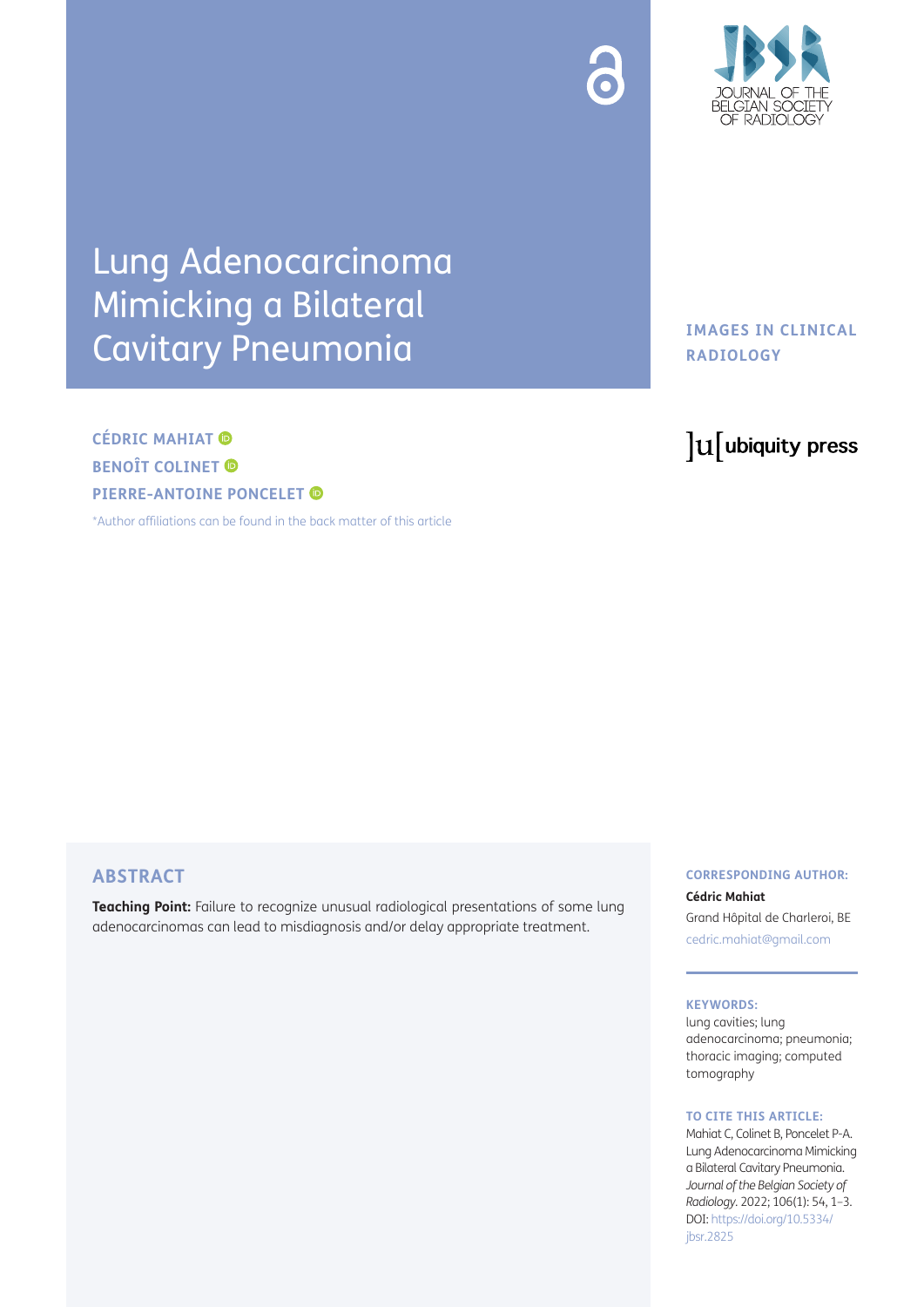# **CASE HISTORY**

A 60-year-old female without smoking history presented with persisting dry cough. A chest computed tomography (CT) scan performed at the first visit showed multiple bilateral nodules with cavitation and surrounding ground-glass opacities especially in the left upper lobe and the right lower lobe (arrows, [Figure 1A–B\)](#page-1-0), and areas of consolidation with necrotizing cavities in the right lower lobe (arrowheads, [Figure 1B\)](#page-1-0).

A bronchoscopy was performed for microbiologic evaluation. Nucleic acid amplification test (NAAT) was positive for *Mycobacterium tuberculosis* but not confirmed in culture due to insufficient sample size. A mycobacterial dedicated four-drug regimen was prescribed.

Four months later, the patient presented with an unprovoked bilateral pulmonary embolism. On the chest CT scan, the bilateral cavitary pneumonia had worsened with enlargement of cavitary nodules to confluent consolidation areas with necrotizing cavities in the left upper lobe (arrowheads, [Figure 2A\)](#page-1-1) and the appearance of multiples centrilobular nodules in the right upper lobe suggesting bronchogenic spread [\(Figure 2A\)](#page-1-1). There was also enlargement of the necrotizing right lower lobe consolidations (star, [Figure 2B\)](#page-1-1), and the occurrence of cavitating nodules (arrows, [Figure 2B\)](#page-1-1) and necrotizing lung consolidations (arrowheads, [Figure 2B](#page-1-1)) in the middle lobe, left lower lobe, and the lingula.

The anti-tuberculosis regimen was withheld. New bacteriological samples were obtained. NAAT was



<span id="page-1-0"></span>**Figure 1.**



<span id="page-1-1"></span>**Figure 2.**